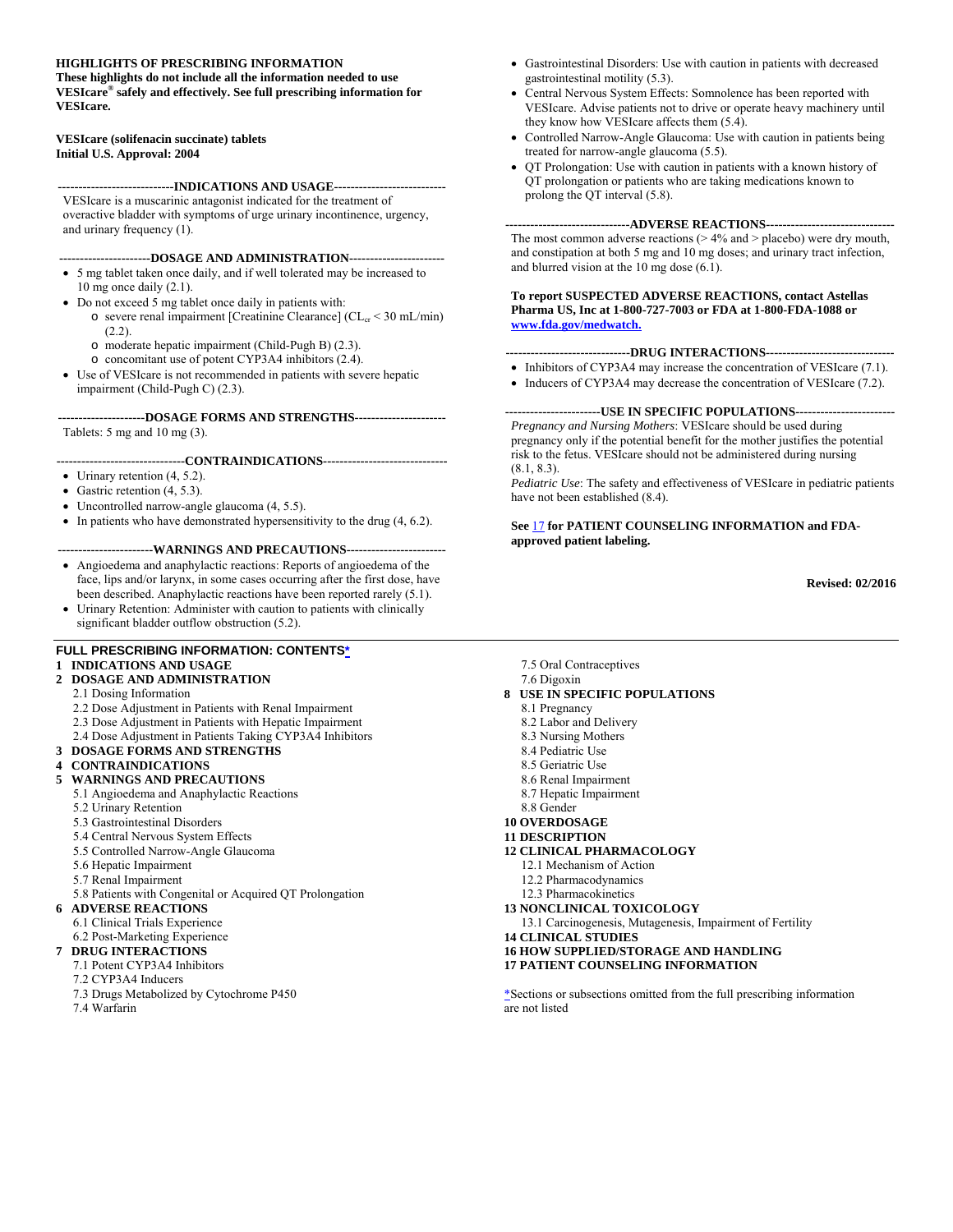## **FULL PRESCRIBING INFORMATION**

## **1 INDICATIONS AND USAGE**

VESIcare® is a muscarinic antagonist indicated for the treatment of overactive bladder with symptoms of urge urinary incontinence, urgency, and urinary frequency.

### **2 DOSAGE AND ADMINISTRATION**

#### **2.1 Dosing Information**

The recommended dose of VESIcare is 5 mg once daily. If the 5 mg dose is well tolerated, the dose may be increased to 10 mg once daily.

VESIcare should be taken with water and swallowed whole. VESIcare can be administered with or without food.

#### **2.2 Dose Adjustment in Patients with Renal Impairment**

For patients with severe renal impairment ( $CL<sub>cr</sub> < 30$  mL/min), a daily dose of VESIcare greater than 5 mg is not recommended [*see Warnings and Precautions (5.7); Use in Specific Populations (8.6)*].

#### **2.3 Dose Adjustment in Patients with Hepatic Impairment**

For patients with moderate hepatic impairment (Child-Pugh B), a daily dose of VESIcare greater than 5 mg is not recommended. Use of VESIcare in patients with severe hepatic impairment (Child-Pugh C) is not recommended [*see Warnings and Precautions (5.6); Use in Specific Populations (8.7)*].

## **2.4 Dose Adjustment in Patients Taking CYP3A4 Inhibitors**

When administered with potent CYP3A4 inhibitors such as ketoconazole, a daily dose of VESIcare greater than 5 mg is not recommended [*see Drug Interactions (7.1)*].

## **3 DOSAGE FORMS AND STRENGTHS**

The 5 mg tablets are round, light yellow, debossed with 150.

The 10 mg tablets are round, light pink, debossed with 151.

## **4 CONTRAINDICATIONS**

VESIcare is contraindicated in patients with:

- urinary retention [*see Warnings and Precautions (5.2)*],
- gastric retention [*see Warnings and Precautions (5.3)*],
- uncontrolled narrow-angle glaucoma [*see Warnings and Precautions (5.5)*], and
- in patients who have demonstrated hypersensitivity to the drug [*see Adverse Reactions (6.2)*].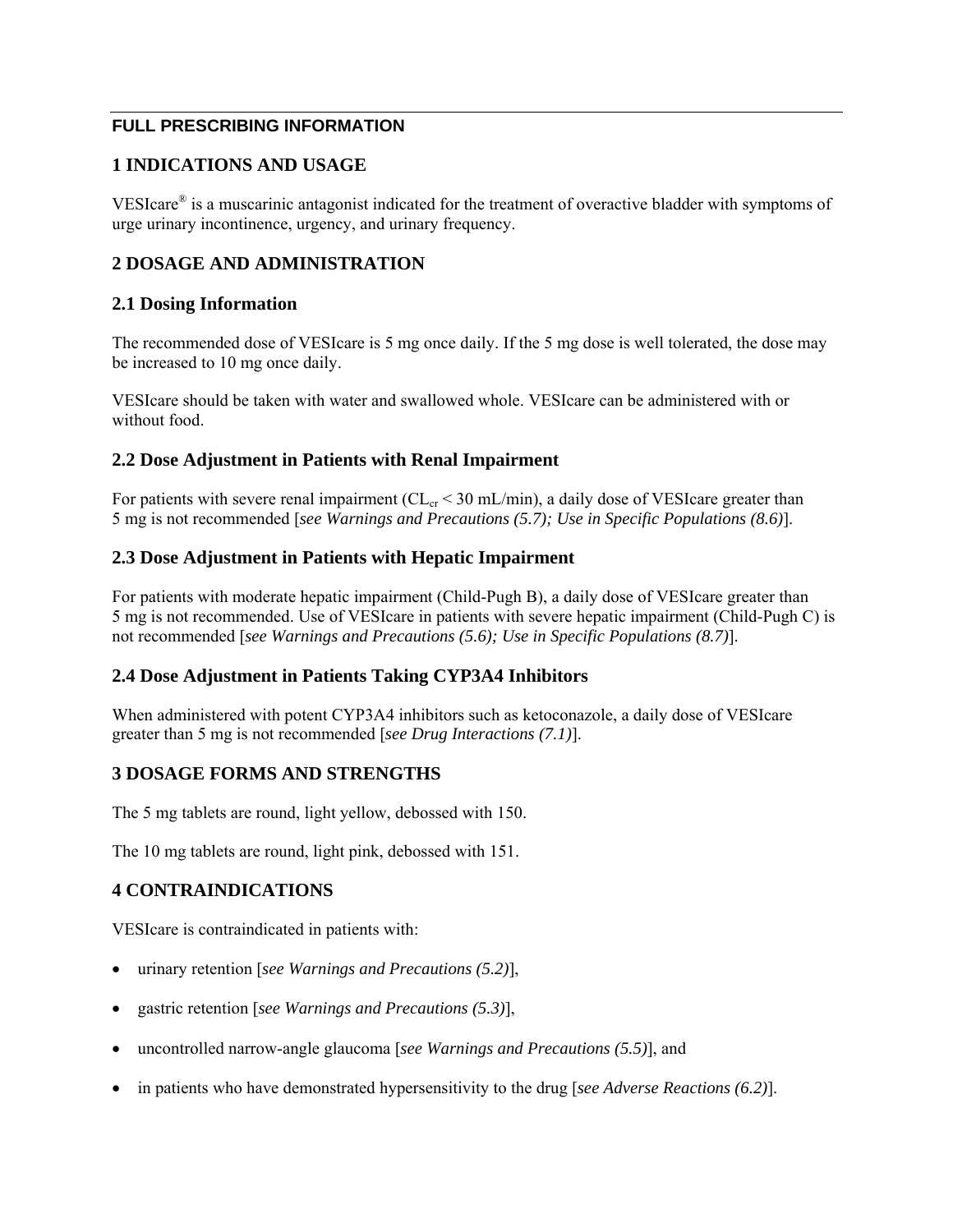# **5 WARNINGS AND PRECAUTIONS**

## **5.1 Angioedema and Anaphylactic Reactions**

Angioedema of the face, lips, tongue, and/or larynx have been reported with solifenacin. In some cases angioedema occurred after the first dose. Cases of angioedema have been reported to occur hours after the first dose or after multiple doses. Angioedema associated with upper airway swelling may be life threatening. If involvement of the tongue, hypopharynx, or larynx occurs, solifenacin should be promptly discontinued and appropriate therapy and/or measures necessary to ensure a patent airway should be promptly provided. Anaphylactic reactions have been reported rarely in patients treated with solifenacin succinate. Solifenacin succinate should not be used in patients with a known or suspected hypersensitivity to solifenacin succinate. In patients who develop anaphylactic reactions, solifenacin succinate should be discontinued and appropriate therapy and/or measures should be taken.

## **5.2 Urinary Retention**

VESIcare, like other anticholinergic drugs, should be administered with caution to patients with clinically significant bladder outflow obstruction because of the risk of urinary retention [*see Contraindications (4)*].

## **5.3 Gastrointestinal Disorders**

VESIcare, like other anticholinergics, should be used with caution in patients with decreased gastrointestinal motility [*see Contraindications (4)*].

### **5.4 Central Nervous System Effects**

VESIcare is associated with anticholinergic central nervous system (CNS) effects [*see Adverse Reactions (6.2)*]*.* A variety of CNS anticholinergic effects have been reported, including headache, confusion, hallucinations and somnolence. Patients should be monitored for signs of anticholinergic CNS effects, particularly after beginning treatment or increasing the dose. Advise patients not to drive or operate heavy machinery until they know how VESIcare affects them. If a patient experiences anticholinergic CNS effects, dose reduction or drug discontinuation should be considered.

## **5.5 Controlled Narrow-Angle Glaucoma**

VESIcare should be used with caution in patients being treated for narrow-angle glaucoma [*see Contraindications (4)*].

## **5.6 Hepatic Impairment**

VESIcare should be used with caution in patients with hepatic impairment. Doses of VESIcare greater than 5 mg are not recommended in patients with moderate hepatic impairment (Child-Pugh B). VESIcare is not recommended for patients with severe hepatic impairment (Child-Pugh C) [*see Dosage and Administration (2.3) and Use in Specific Populations (8.7)*].

# **5.7 Renal Impairment**

VESIcare should be used with caution in patients with renal impairment. Doses of VESIcare greater than 5 mg are not recommended in patients with severe renal impairment (CLcr < 30 mL/min) [*see Dosage and Administration (2.2) and Use in Specific Populations (8.6)*].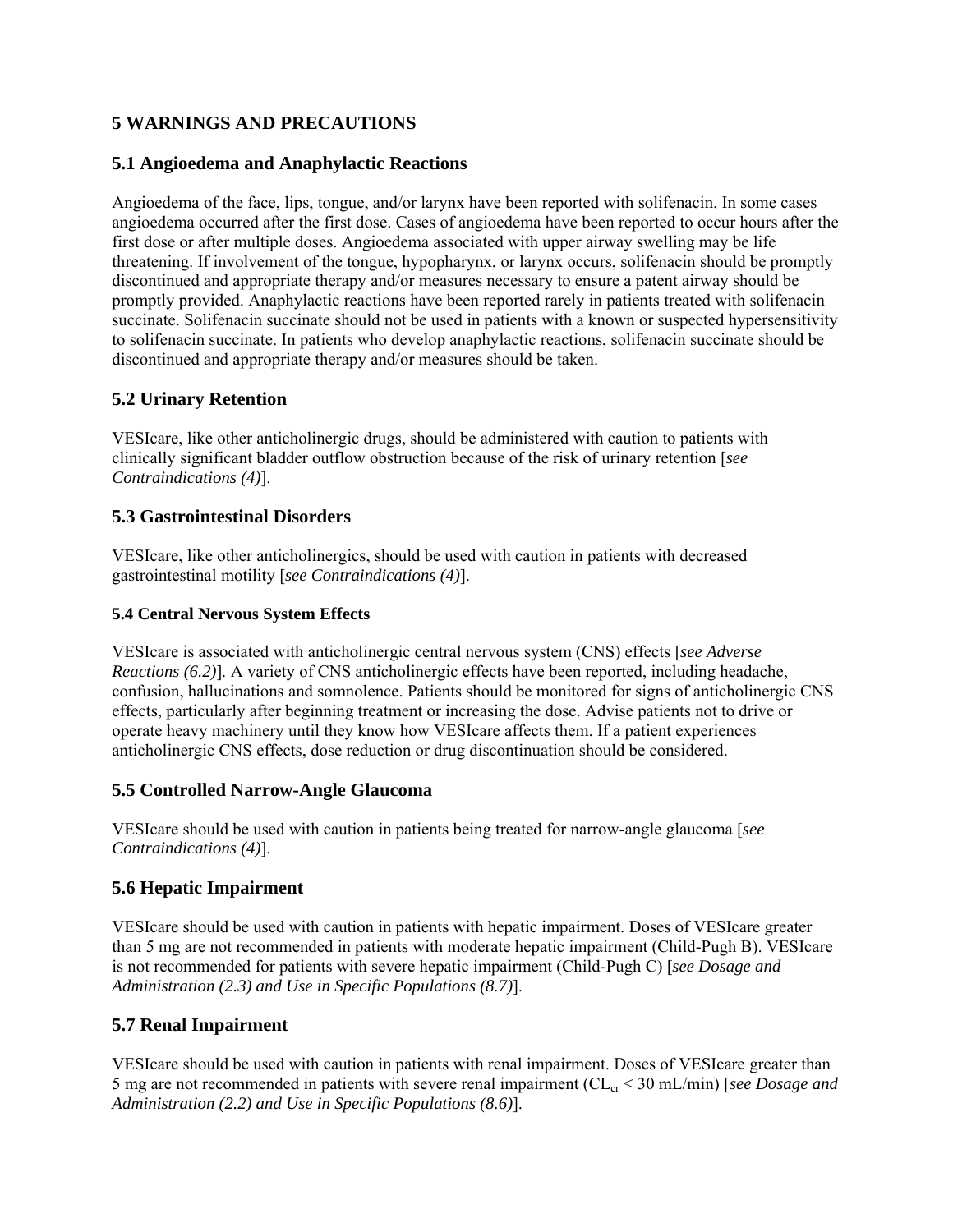## **5.8 Patients with Congenital or Acquired QT Prolongation**

In a study of the effect of solifenacin on the QT interval in 76 healthy women [*see Clinical Pharmacology (12.2)*] the QT prolonging effect appeared less with solifenacin 10 mg than with 30 mg (three times the maximum recommended dose), and the effect of solifenacin 30 mg did not appear as large as that of the positive control moxifloxacin at its therapeutic dose. This observation should be considered in clinical decisions to prescribe VESIcare for patients with a known history of QT prolongation or patients who are taking medications known to prolong the QT interval.

# **6 ADVERSE REACTIONS**

## **6.1 Clinical Trials Experience**

Because clinical trials are conducted under widely varying conditions, adverse reaction rates observed in the clinical trials of a drug cannot be directly compared to rates in the clinical trials of another drug and may not reflect the rates observed in practice.

VESIcare has been evaluated for safety in 1811 patients in randomized, placebo-controlled trials. Expected adverse reactions of antimuscarinic agents are dry mouth, constipation, blurred vision (accommodation abnormalities), urinary retention, and dry eyes. The incidence of dry mouth and constipation in patients treated with VESIcare was higher in the 10 mg compared to the 5 mg dose group.

In the four 12-week double-blind clinical trials, severe fecal impaction, colonic obstruction, and intestinal obstruction were reported in one patient each, all in the VESIcare 10 mg group. Angioneurotic edema has been reported in one patient taking VESIcare 5 mg. Compared to 12 weeks of treatment with VESIcare, the incidence and severity of adverse reactions were similar in patients who remained on drug for up to 12 months.

The most frequent adverse reaction leading to study discontinuation was dry mouth (1.5%). Table 1 lists the rates of identified adverse reactions, derived from all reported adverse events, in randomized, placebocontrolled trials at an incidence greater than placebo and in 1% or more of patients treated with VESIcare 5 or 10 mg once daily for up to 12 weeks.

#### **Table 1. Percentages of Patients with Identified Adverse Reactions, Derived from All Adverse Events Exceeding Placebo Rate and Reported by 1% or More Patients for Combined Pivotal Studies**

|                                    | <b>Placebo</b> | <b>VESIcare</b><br>5 <sub>mg</sub> | <b>VESIcare</b><br>$10 \text{ mg}$ |
|------------------------------------|----------------|------------------------------------|------------------------------------|
|                                    | (%)            | $\left( \frac{6}{6} \right)$       | $(\%)$                             |
| <b>Number of Patients</b>          | 1216           | 578                                | 1233                               |
| <b>GASTROINTESTINAL DISORDERS</b>  |                |                                    |                                    |
| Dry Mouth                          | 4.2            | 10.9                               | 27.6                               |
| Constipation                       | 29             | 5.4                                | 13.4                               |
| Nausea                             | 2.0            | 17                                 | 3.3                                |
| Dyspepsia                          | 1.0            | 1.4                                | 3.9                                |
| Abdominal Pain Upper               | 1.0            | 1.9                                | 1.2                                |
| <b>Vomiting NOS</b>                | 09             | 0.2                                | 11                                 |
| <b>INFECTIONS AND INFESTATIONS</b> |                |                                    |                                    |
| <b>Urinary Tract Infection NOS</b> | 2.8            | 2.8                                | 4.8                                |
| Influenza                          | 13             | 2.2                                | 09                                 |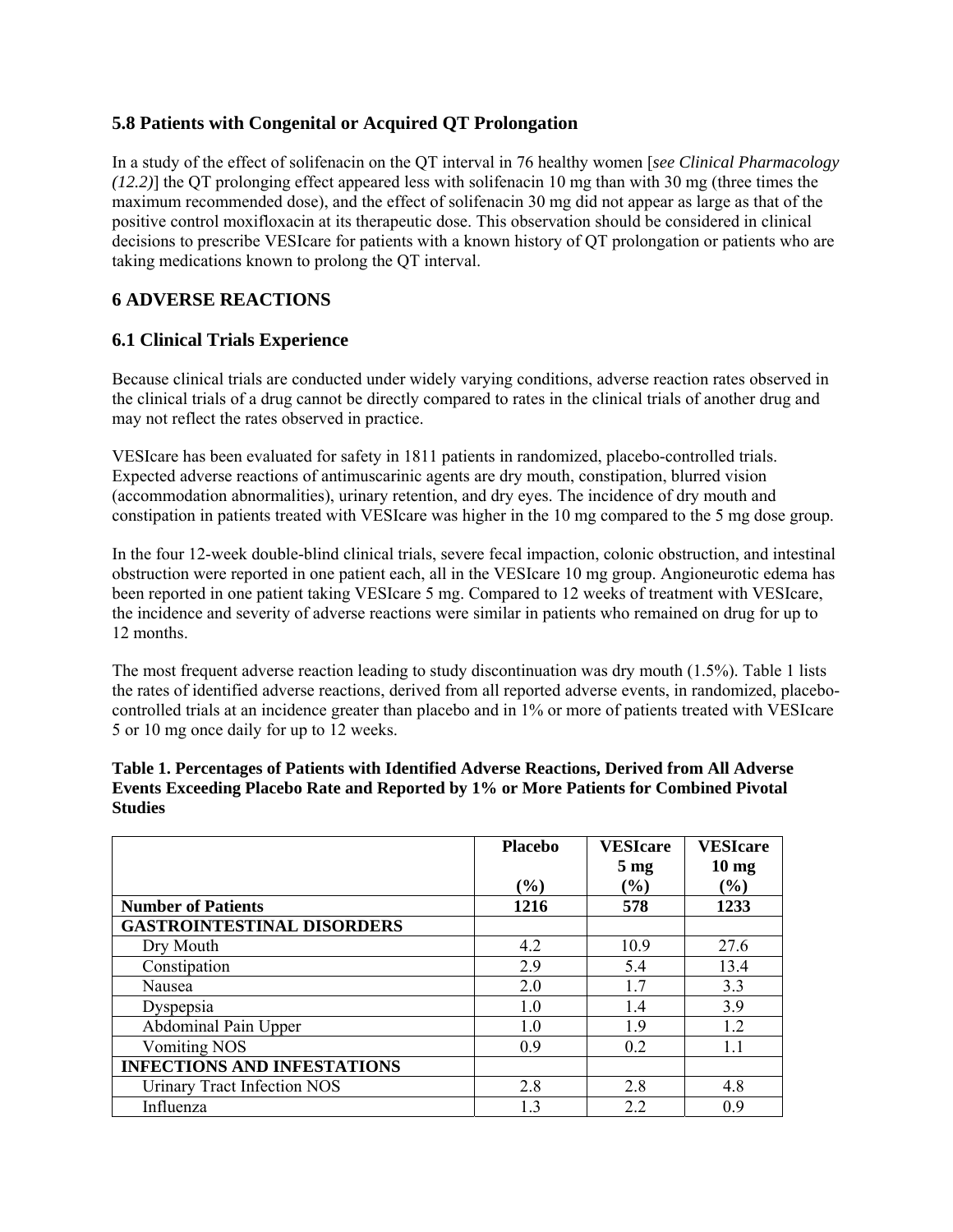|                                       | <b>Placebo</b> | <b>VESIcare</b> | <b>VESIcare</b>  |
|---------------------------------------|----------------|-----------------|------------------|
|                                       |                | 5 <sub>mg</sub> | 10 <sub>mg</sub> |
|                                       | $(\%)$         | (%)             | $(\%)$           |
| Pharyngitis NOS                       | 1.0            | 0.3             | 1.1              |
| <b>NERVOUS SYSTEM DISORDERS</b>       |                |                 |                  |
| <b>Dizziness</b>                      | 1.8            | 1.9             | 1.8              |
| <b>EYE DISORDERS</b>                  |                |                 |                  |
| Vision Blurred                        | 1.8            | 3.8             | 4.8              |
| Dry Eyes NOS                          | 0.6            | 0.3             | 1.6              |
| <b>RENAL AND URINARY DISORDERS</b>    |                |                 |                  |
| <b>Urinary Retention</b>              | 0.6            | $\theta$        | 1.4              |
| <b>GENERAL DISORDERS AND</b>          |                |                 |                  |
| <b>ADMINISTRATION SITE CONDITIONS</b> |                |                 |                  |
| Edema Lower Limb                      | 0.7            | 0.3             | 1.1              |
| Fatigue                               | 1.1            | 1.0             | 2.1              |
| <b>PSYCHIATRIC DISORDERS</b>          |                |                 |                  |
| Depression NOS                        | 0.8            | 1.2             | 0.8              |
| RESPIRATORY, THORACIC AND             |                |                 |                  |
| <b>MEDIASTINAL DISORDERS</b>          |                |                 |                  |
| Cough                                 | 0.2            | 0.2             | 1.1              |
| <b>VASCULAR DISORDERS</b>             |                |                 |                  |
| <b>Hypertension NOS</b>               | 0.6            | 1.4             | 0.5              |

## **6.2 Post-Marketing Experience**

Because these spontaneously reported events are from the worldwide postmarketing experience, the frequency of events and the role of solifenacin in their causation cannot be reliably determined.

The following events have been reported in association with solifenacin use in worldwide postmarketing experience:

*General*: peripheral edema, hypersensitivity reactions, including angioedema with airway obstruction, rash, pruritus, urticaria, and anaphylactic reaction;

*Central Nervous*: headache, confusion, hallucinations, delirium and somnolence;

*Cardiovascular*: QT prolongation; Torsade de Pointes, atrial fibrillation, tachycardia, palpitations; *Hepatic*: liver disorders mostly characterized by abnormal liver function tests, AST (aspartate aminotransferase), ALT (alanine aminotransferase), GGT (gamma-glutamyl transferase); *Renal*: renal impairment;

*Metabolism and nutrition disorders*: decreased appetite, hyperkalemia;

*Dermatologic*: exfoliative dermatitis and erythema multiforme;

*Eye disorders*: glaucoma;

*Gastrointestinal disorders*: gastroesophageal reflux disease and ileus;

*Respiratory, thoracic and mediastinal disorders*: dysphonia;

*Musculoskeletal and connective tissue disorders*: muscular weakness.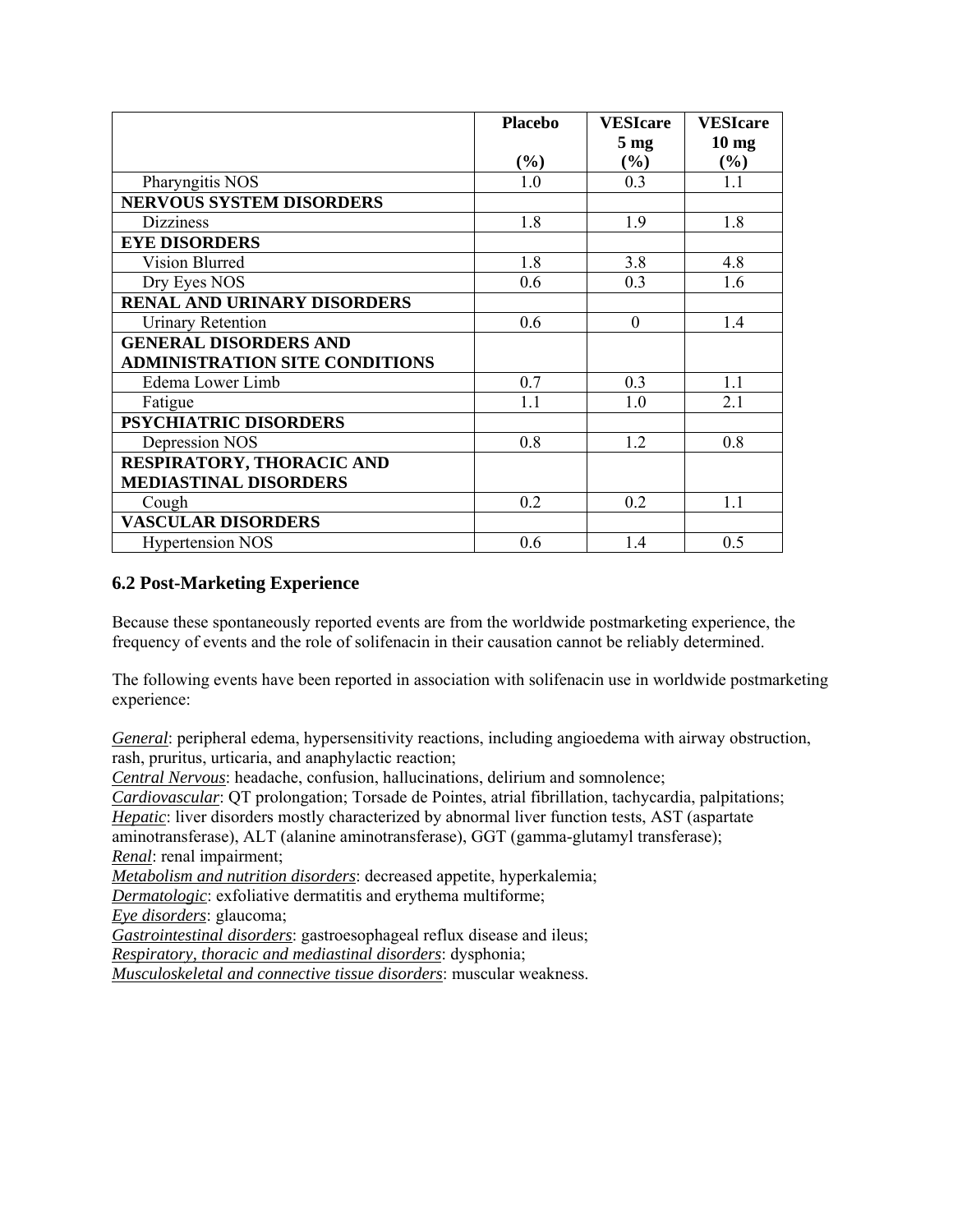# **7 DRUG INTERACTIONS**

# **7.1 Potent CYP3A4 Inhibitors**

Following the administration of 10 mg of VESIcare in the presence of 400 mg of ketoconazole, a potent inhibitor of CYP3A4, the mean  $C_{\text{max}}$  and AUC of solifenacin increased by 1.5 and 2.7-fold, respectively. Therefore, it is recommended not to exceed a 5 mg daily dose of VESIcare when administered with therapeutic doses of ketoconazole or other potent CYP3A4 inhibitors [*see Dosage and Administration (2.4) and Clinical Pharmacology (12.3)*]. The effects of weak or moderate CYP3A4 inhibitors were not examined.

# **7.2 CYP3A4 Inducers**

There were no *in vivo* studies conducted to evaluate the effect of CYP3A4 inducers on VESIcare. *In vitro*  drug metabolism studies have shown that solifenacin is a substrate of CYP3A4. Therefore, inducers of CYP3A4 may decrease the concentration of solifenacin.

## **7.3 Drugs Metabolized by Cytochrome P450**

At therapeutic concentrations, solifenacin does not inhibit CYP1A1/2, 2C9, 2C19, 2D6, or 3A4 derived from human liver microsomes.

## **7.4 Warfarin**

Solifenacin has no significant effect on the pharmacokinetics of *R*-warfarin or *S*-warfarin [*see Clinical Pharmacology (12.3)*].

# **7.5 Oral Contraceptives**

In the presence of solifenacin there are no significant changes in the plasma concentrations of combined oral contraceptives (ethinyl estradiol/levonorgestrel) [*see Clinical Pharmacology (12.3)*].

# **7.6 Digoxin**

Solifenacin had no significant effect on the pharmacokinetics of digoxin (0.125 mg/day) in healthy subjects [*see Clinical Pharmacology (12.3)*].

# **8 USE IN SPECIFIC POPULATIONS**

## **8.1 Pregnancy**

#### **Pregnancy Category C**

There are no adequate and well-controlled studies in pregnant women.

Reproduction studies have been performed in mice, rats and rabbits. After oral administration of  $14C$ -solifenacin succinate to pregnant mice, drug-related material was shown to cross the placental barrier. No embryotoxicity or teratogenicity was observed in mice treated with 1.2 times (30 mg/kg/day) the expected exposure at the maximum recommended human dose [MRHD] of 10 mg. Administration of solifenacin succinate to pregnant mice at 3.6 times and greater (100 mg/kg/day and greater) the exposure at the MRHD, during the major period of organ development resulted in reduced fetal body weights.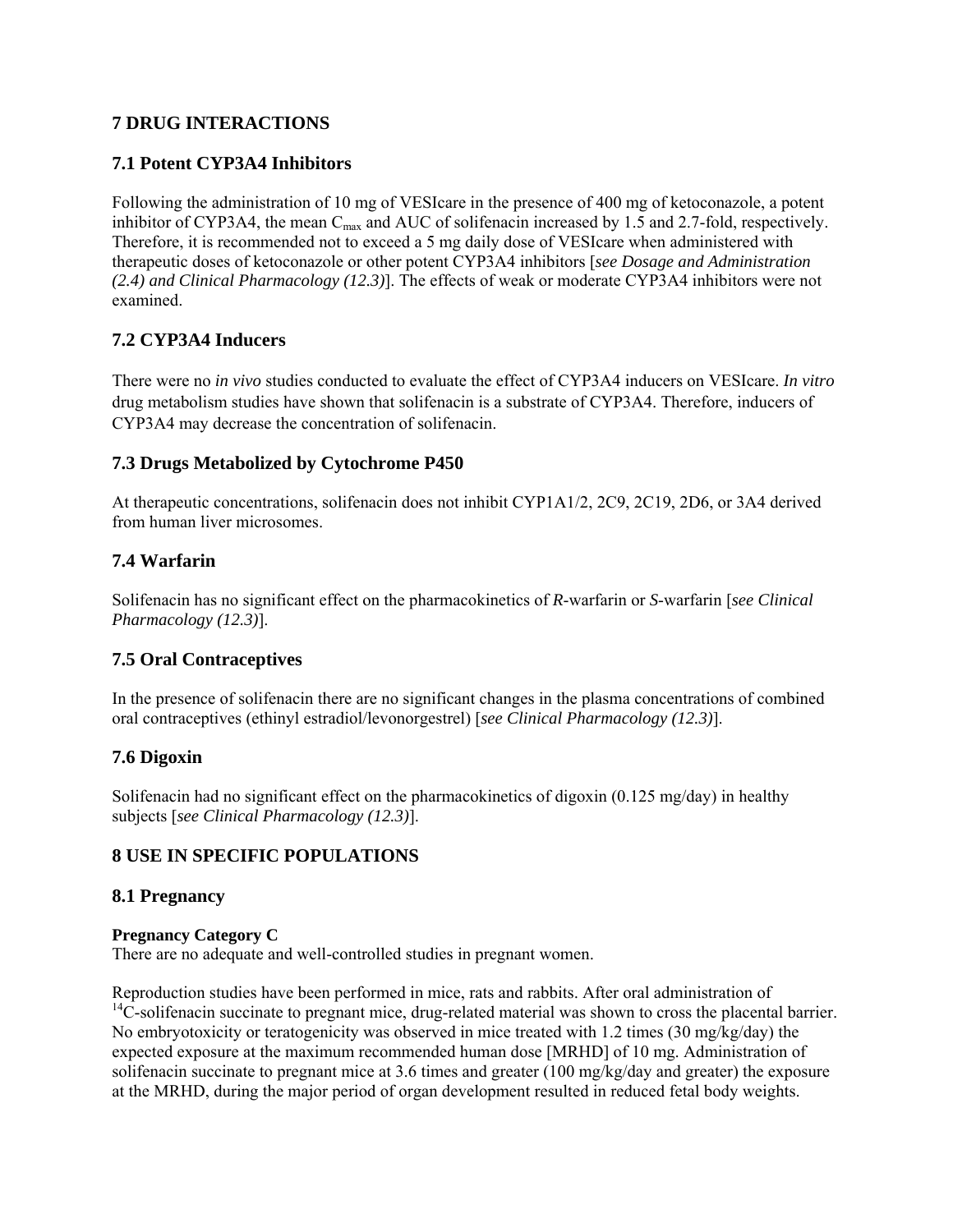Administration of 7.9 times (250 mg/kg/day) the MRHD to pregnant mice resulted in an increased incidence of cleft palate. In utero and lactational exposures to maternal doses of solifenacin succinate of 3.6 times (100 mg/kg/day) the MRHD resulted in reduced peripartum and postnatal survival, reductions in body weight gain, and delayed physical development (eye opening and vaginal patency). An increase in the percentage of male offspring was also observed in litters from offspring exposed to maternal doses of 250 mg/kg/day. No embryotoxic effects were observed in rats at up to 50 mg/kg/day ( $\leq 1$  times the exposure at the MRHD) or in rabbits at up to 1.8 times (50 mg/kg/day) the exposure at the MRHD. Because animal reproduction studies are not always predictive of human response, VESIcare should be used during pregnancy only if the potential benefit justifies the potential risk to the fetus.

# **8.2 Labor and Delivery**

The effect of VESIcare on labor and delivery in humans has not been studied.

There were no effects on natural delivery in mice treated with 1.2 times (30 mg/kg/day) the expected exposure at the maximum recommended human dose [MRHD] of 10 mg. Administration of solifenacin succinate at 3.6 times (100 mg/kg/day) the exposure at the MRHD or greater increased peripartum pup mortality.

# **8.3 Nursing Mothers**

After oral administration of  ${}^{14}C$ -solifenacin succinate to lactating mice, radioactivity was detected in maternal milk. There were no adverse observations in mice treated with 1.2 times (30 mg/kg/day) the expected exposure at the maximum recommended human dose [MRHD]. Pups of female mice treated with 3.6 times (100 mg/kg/day) the exposure at the MRHD or greater revealed reduced body weights, postpartum pup mortality or delays in the onset of reflex and physical development during the lactation period.

It is not known whether solifenacin is excreted in human milk. Because many drugs are excreted in human milk, VESIcare should not be administered during nursing. A decision should be made whether to discontinue nursing or to discontinue VESIcare in nursing mothers.

# **8.4 Pediatric Use**

The safety and effectiveness of VESIcare in pediatric patients have not been established.

# **8.5 Geriatric Use**

In placebo-controlled clinical studies, similar safety and effectiveness were observed between older (623 patients  $> 65$  years and 189 patients  $> 75$  years) and younger patients (1188 patients  $< 65$  years) treated with VESIcare.

Multiple dose studies of VESIcare in elderly volunteers (65 to 80 years) showed that  $C_{\text{max}}$ , AUC and  $t_{1/2}$ values were 20-25% higher as compared to the younger volunteers (18 to 55 years).

# **8.6 Renal Impairment**

VESIcare should be used with caution in patients with renal impairment. There is a 2.1-fold increase in AUC and 1.6-fold increase in  $t_{1/2}$  of solifenacin in patients with severe renal impairment. Doses of VESIcare greater than 5 mg are not recommended in patients with severe renal impairment ( $CL<sub>cr</sub>$ < 30 mL/min) [*see Warnings and Precautions (5.7)*; *Dosage and Administration (2.2)*].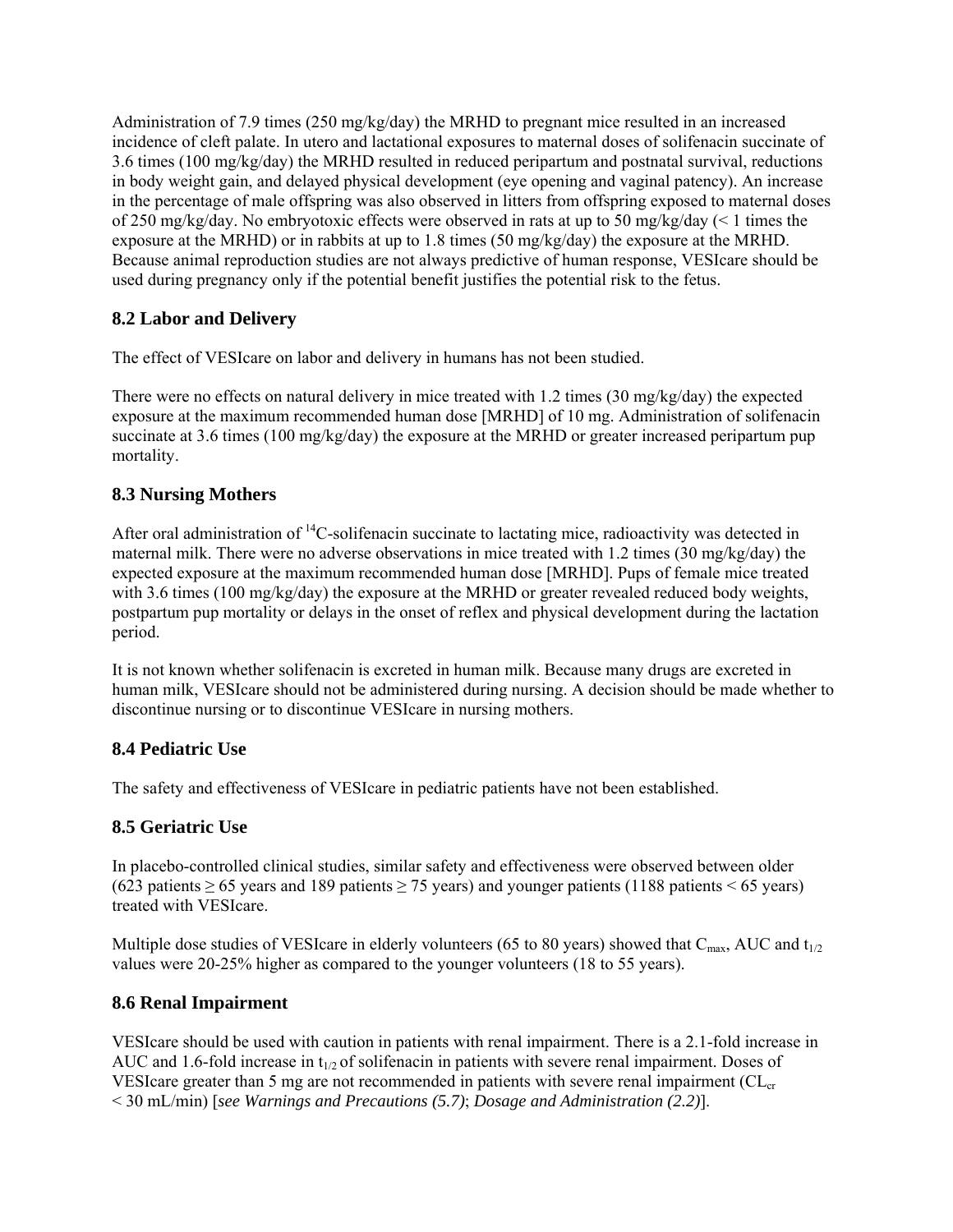## **8.7 Hepatic Impairment**

VESIcare should be used with caution in patients with reduced hepatic function. There is a 2-fold increase in the t<sub>1/2</sub> and 35% increase in AUC of solifenacin in patients with moderate hepatic impairment. Doses of VESIcare greater than 5 mg are not recommended in patients with moderate hepatic impairment (Child-Pugh B). VESIcare is not recommended for patients with severe hepatic impairment (Child-Pugh C) [*see Warnings and Precautions (5.6); Dosage and Administration (2.3)*].

## **8.8 Gender**

The pharmacokinetics of solifenacin is not significantly influenced by gender.

# **10 OVERDOSAGE**

Overdosage with VESIcare can potentially result in severe anticholinergic effects and should be treated accordingly. The highest dose ingested in an accidental overdose of solifenacin succinate was 280 mg in a 5-hour period. This case was associated with mental status changes. Some cases reported a decrease in the level of consciousness.

Intolerable anticholinergic side effects (fixed and dilated pupils, blurred vision, failure of heel-to-toe exam, tremors and dry skin) occurred on day 3 in normal volunteers taking 50 mg daily (5 times the maximum recommended therapeutic dose) and resolved within 7 days following discontinuation of drug.

In the event of overdose with VESIcare, treat with gastric lavage and appropriate supportive measures. ECG monitoring is also recommended.

# **11 DESCRIPTION**

VESIcare (solifenacin succinate) is a muscarinic receptor antagonist. Chemically, solifenacin succinate is butanedioic acid, compounded with (1*S*)-(3*R*)-1-azabicyclo[2.2.2]oct-3-yl 3,4-dihydro-1-phenyl-2(1*H*) iso-quinolinecarboxylate (1:1) having an empirical formula of  $C_{23}H_{26}N_2O_2 \cdot C_4H_6O_4$ , and a molecular weight of 480.55. The structural formula of solifenacin succinate is:



Solifenacin succinate is a white to pale-yellowish-white crystal or crystalline powder. It is freely soluble at room temperature in water, glacial acetic acid, dimethyl sulfoxide, and methanol. Each VESIcare tablet contains 5 or 10 mg of solifenacin succinate and is formulated for oral administration. In addition to the active ingredient solifenacin succinate, each VESIcare tablet also contains the following inert ingredients: lactose monohydrate, corn starch, hypromellose 2910, magnesium stearate, talc, polyethylene glycol 8000 and titanium dioxide with yellow ferric oxide (5 mg VESIcare tablet) or red ferric oxide (10 mg VESIcare tablet).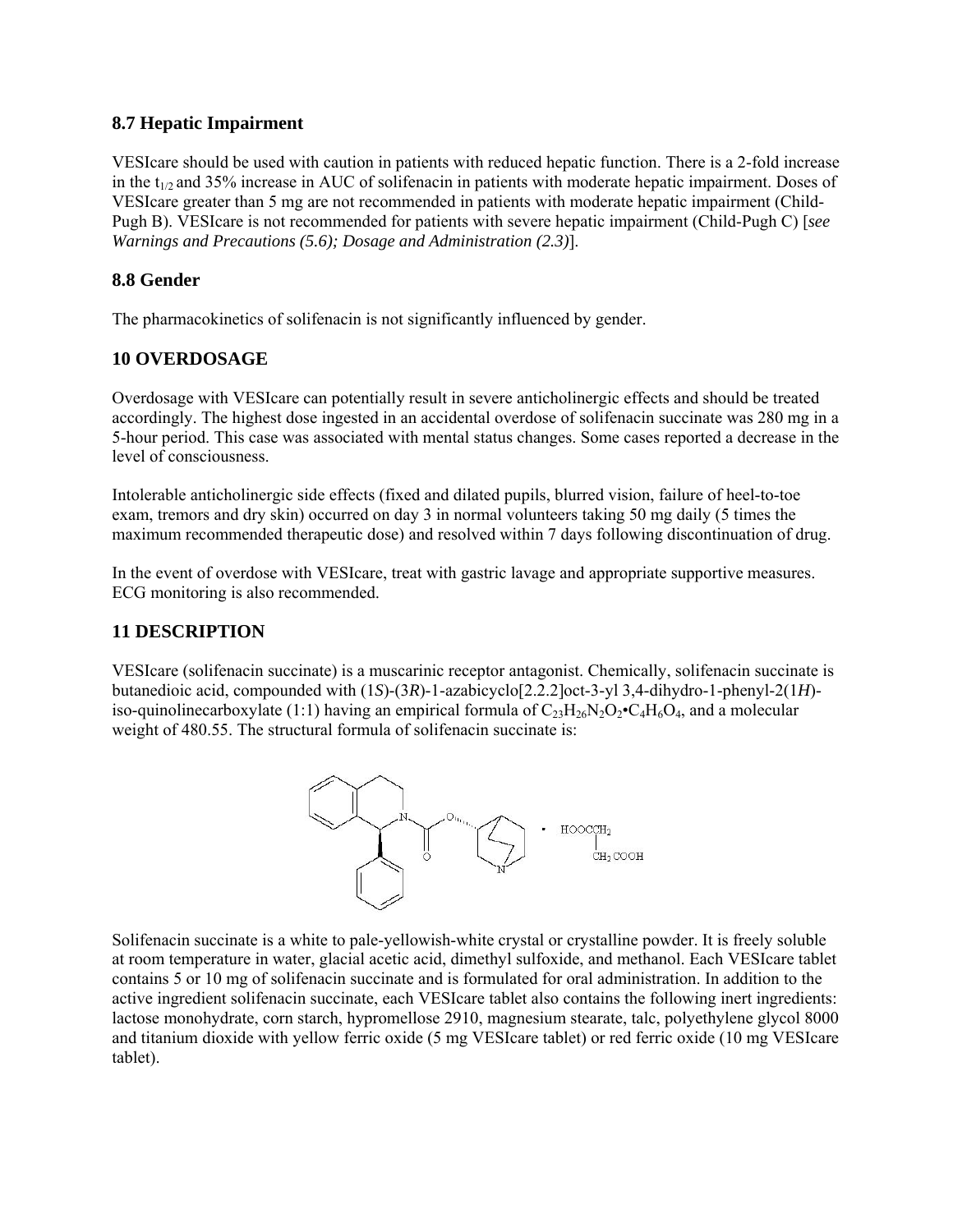# **12 CLINICAL PHARMACOLOGY**

## **12.1 Mechanism of Action**

Solifenacin is a competitive muscarinic receptor antagonist. Muscarinic receptors play an important role in several major cholinergically mediated functions, including contractions of urinary bladder smooth muscle and stimulation of salivary secretion.

## **12.2 Pharmacodynamics**

## *Cardiac Electrophysiology*

The effect of 10 mg and 30 mg solifenacin succinate on the QT interval was evaluated at the time of peak plasma concentration of solifenacin in a multi-dose, randomized, double-blind, placebo and positivecontrolled (moxifloxacin 400 mg) trial. Subjects were randomized to one of two treatment groups after receiving placebo and moxifloxacin sequentially. One group  $(n=51)$  went on to complete 3 additional sequential periods of dosing with solifenacin 10, 20, and 30 mg while the second group (n=25) in parallel completed a sequence of placebo and moxifloxacin. Study subjects were female volunteers aged 19 to 79 years. The 30 mg dose of solifenacin succinate (three times the highest recommended dose) was chosen for use in this study because this dose results in a solifenacin exposure that covers those observed upon co-administration of 10 mg VESIcare with potent CYP3A4 inhibitors (e.g. ketoconazole, 400 mg). Due to the sequential dose escalating nature of the study, baseline EKG measurements were separated from the final QT assessment (of the 30 mg dose level) by 33 days.

The median difference from baseline in heart rate associated with the 10 and 30 mg doses of solifenacin succinate compared to placebo was -2 and 0 beats/minute, respectively. Because a significant period effect on QTc was observed, the QTc effects were analyzed utilizing the parallel placebo control arm rather than the pre-specified intra-patient analysis. Representative results are shown in Table 2.

| <b>Drug/Dose</b>  | Fridericia method<br>(using mean difference) |
|-------------------|----------------------------------------------|
| Solifenacin 10 mg | $2(-3.6)$                                    |
| Solifenacin 30 mg | 8 (4.13)                                     |

|  | Table 2. QTc changes in msec (90%CI) from baseline at $T_{\text{max}}$ (relative to placebo) <sup>*</sup> |  |  |  |  |  |  |
|--|-----------------------------------------------------------------------------------------------------------|--|--|--|--|--|--|
|--|-----------------------------------------------------------------------------------------------------------|--|--|--|--|--|--|

\* Results displayed are those derived from the parallel design portion of the study and represent the comparison of Group 1 to time-matched placebo effects in Group 2

Moxifloxacin was included as a positive control in this study and, given the length of the study, its effect on the QT interval was evaluated in 3 different sessions. The placebo subtracted mean changes (90% CI) in OTcF for moxifloxacin in the three sessions were  $11 (7, 14)$ ,  $12 (8, 17)$ , and  $16 (12, 21)$ , respectively.

The QT interval prolonging effect appeared greater for the 30 mg compared to the 10 mg dose of solifenacin. Although the effect of the highest solifenacin dose (three times the maximum therapeutic dose) studied did not appear as large as that of the positive control moxifloxacin at its therapeutic dose, the confidence intervals overlapped. This study was not designed to draw direct statistical conclusions between the drugs or the dose levels.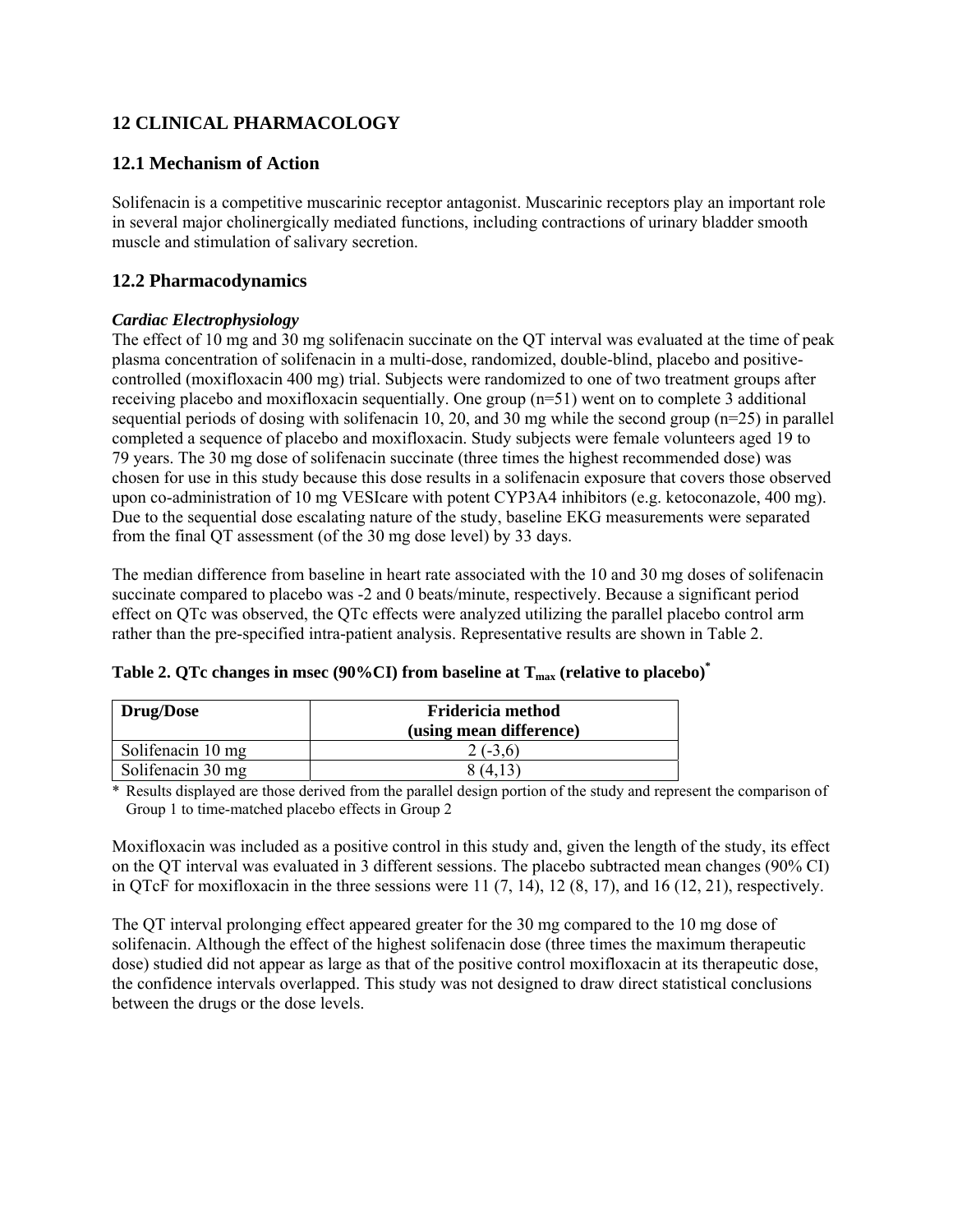## **12.3 Pharmacokinetics**

#### *Absorption*

After oral administration of VESIcare to healthy volunteers, peak plasma levels  $(C_{\text{max}})$  of solifenacin are reached within 3 to 8 hours after administration, and at steady state ranged from 32.3 to 62.9 ng/mL for the 5 and 10 mg VESIcare tablets, respectively. The absolute bioavailability of solifenacin is approximately 90%, and plasma concentrations of solifenacin are proportional to the dose administered.

## *Effect of Food*

VESIcare may be administered without regard to meals. A single 10 mg dose administration of VESIcare with food increased  $C_{\text{max}}$  and AUC by 4% and 3%, respectively.

#### *Distribution*

Solifenacin is approximately 98% (*in vivo*) bound to human plasma proteins, principally to  $\infty_1$ -acid glycoprotein. Solifenacin is highly distributed to non-CNS tissues, having a mean steady-state volume of distribution of 600L.

#### *Metabolism*

Solifenacin is extensively metabolized in the liver. The primary pathway for elimination is by way of CYP3A4; however, alternate metabolic pathways exist. The primary metabolic routes of solifenacin are through N-oxidation of the quinuclidin ring and 4R-hydroxylation of tetrahydroisoquinoline ring. One pharmacologically active metabolite (4R-hydroxy solifenacin), occurring at low concentrations and unlikely to contribute significantly to clinical activity, and three pharmacologically inactive metabolites (N-glucuronide and the N-oxide and 4R-hydroxy-N-oxide of solifenacin) have been found in human plasma after oral dosing.

#### *Excretion*

Following the administration of 10 mg of  $^{14}$ C-solifenacin succinate to healthy volunteers, 69.2% of the radioactivity was recovered in the urine and 22.5% in the feces over 26 days. Less than 15% (as mean value) of the dose was recovered in the urine as intact solifenacin. The major metabolites identified in urine were N-oxide of solifenacin, 4R-hydroxy solifenacin and 4R-hydroxy-N-oxide of solifenacin and in feces 4R-hydroxy solifenacin. The elimination half-life of solifenacin following chronic dosing is approximately 45-68 hours.

#### *Drug Interactions*

## Potent CYP3A4 Inhibitors

In a crossover study, following blockade of CYP3A4 by coadministration of the potent CYP3A4 inhibitor, ketoconazole 400 mg, once daily for 21 days, the mean C<sub>max</sub> and AUC of solifenacin increased by 1.5 and 2.7-fold, respectively [*see Dosage and Administration (2.4) and Drug Interactions (7.1)*].

## Warfarin

In a crossover study, subjects received a single oral dose of warfarin 25 mg on the  $10<sup>th</sup>$  day of dosing with either solifenacin 10 mg or matching placebo once daily for 16 days. For *R*-warfarin when it was coadministered with solifenacin, the mean C<sub>max</sub> increased by 3% and AUC decreased by 2%. For *S*warfarin when it was coadministered with solifenacin, the mean  $C_{\text{max}}$  and AUC increased by 5% and 1%, respectively [*see Drug Interactions (7.4)*].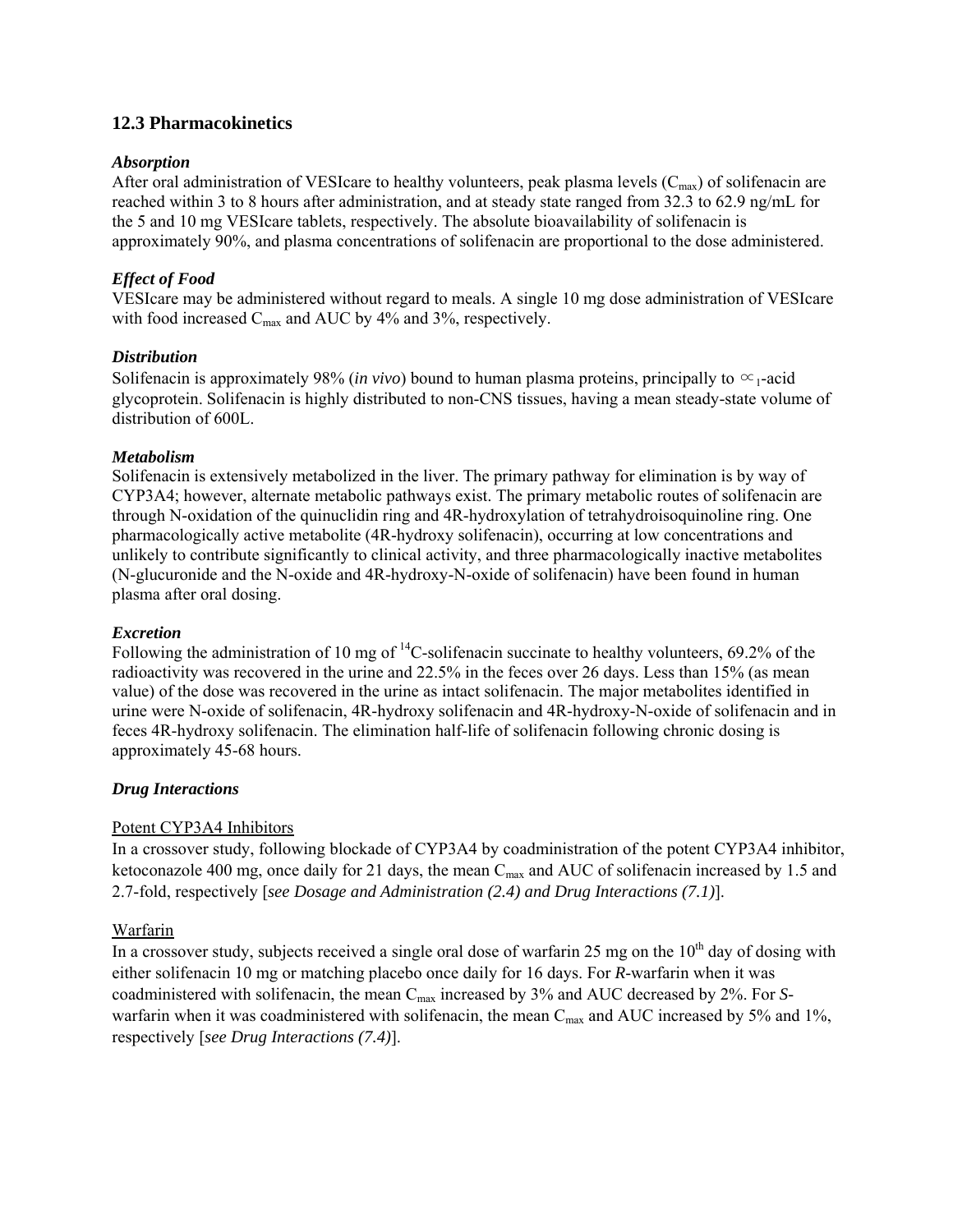#### Oral Contraceptives

In a crossover study, subjects received 2 cycles of 21 days of oral contraceptives containing 30 ug ethinyl estradiol and 150 ug levonorgestrel. During the second cycle, subjects received additional solifenacin 10 mg or matching placebo once daily for 10 days starting from 12<sup>th</sup> day of receipt of oral contraceptives. For ethinyl estradiol when it was administered with solifenacin, the mean C<sub>max</sub> and AUC increased by 2% and 3%, respectively. For levonorgestrel when it was administered with solifenacin, the mean  $C_{\text{max}}$  and AUC decreased by 1% [*see Drug Interactions (7.5)*].

### Digoxin

In a crossover study, subjects received digoxin (loading dose of 0.25 mg on day 1, followed by 0.125 mg from days 2 to 8) for 8 days. Consecutively, they received solifenacin 10 mg or matching placebo with digoxin 0.125 mg for additional 10 days. When digoxin was coadministered with solifenacin, the mean Cmax and AUC increased by 13% and 4%, respectively [*see Drug Interactions (7.6)*].

# **13 NONCLINICAL TOXICOLOGY**

## **13.1 Carcinogenesis, Mutagenesis, Impairment of Fertility**

No increase in tumors was found following the administration of solifenacin succinate to male and female mice for 104 weeks at doses up to 200 mg/kg/day (5 and 9 times, respectively, of the exposure at the maximum recommended human dose [MRHD] of 10 mg), and male and female rats for 104 weeks at doses up to 20 and 15 mg/kg/day, respectively  $($  < 1 times the exposure at the MRHD).

Solifenacin succinate was not mutagenic in the *in vitro Salmonella typhimurium* or *Escherichia coli*  microbial mutagenicity test or chromosomal aberration test in human peripheral blood lymphocytes with or without metabolic activation, or in the *in vivo* micronucleus test in rats.

Solifenacin succinate had no effect on reproductive function, fertility or early embryonic development of the fetus in male and female mice treated with 250 mg/kg/day (13 times the exposure at the MRHD) of solifenacin succinate, and in male rats treated with 50 mg/kg/day  $($  1 times the exposure at the MRHD) and female rats treated with 100 mg/kg/day (1.7 times the exposure at the MRHD) of solifenacin succinate.

# **14 CLINICAL STUDIES**

VESIcare was evaluated in four twelve-week, double-blind, randomized, placebo-controlled, parallel group, multicenter clinical trials for the treatment of overactive bladder in patients having symptoms of urinary frequency, urgency, and/or urge or mixed incontinence (with a predominance of urge). Entry criteria required that patients have symptoms of overactive bladder for  $\geq$  3 months duration. These studies involved 3027 patients (1811 on VESIcare and 1216 on placebo), and approximately 90% of these patients completed the 12-week studies. Two of the four studies evaluated the 5 and 10 mg VESIcare doses and the other two evaluated only the 10 mg dose. All patients completing the 12-week studies were eligible to enter an open label, long term extension study and 81% of patients enrolling completed the additional 40-week treatment period. The majority of patients were Caucasian (93%) and female (80%) with a mean age of 58 years.

The primary endpoint in all four trials was the mean change from baseline to 12 weeks in number of micturitions/24 hours. Secondary endpoints included mean change from baseline to 12 weeks in number of incontinence episodes/24 hours, and mean volume voided per micturition. The efficacy of VESIcare was similar across patient age and gender. The mean reduction in the number of micturitions per 24 hours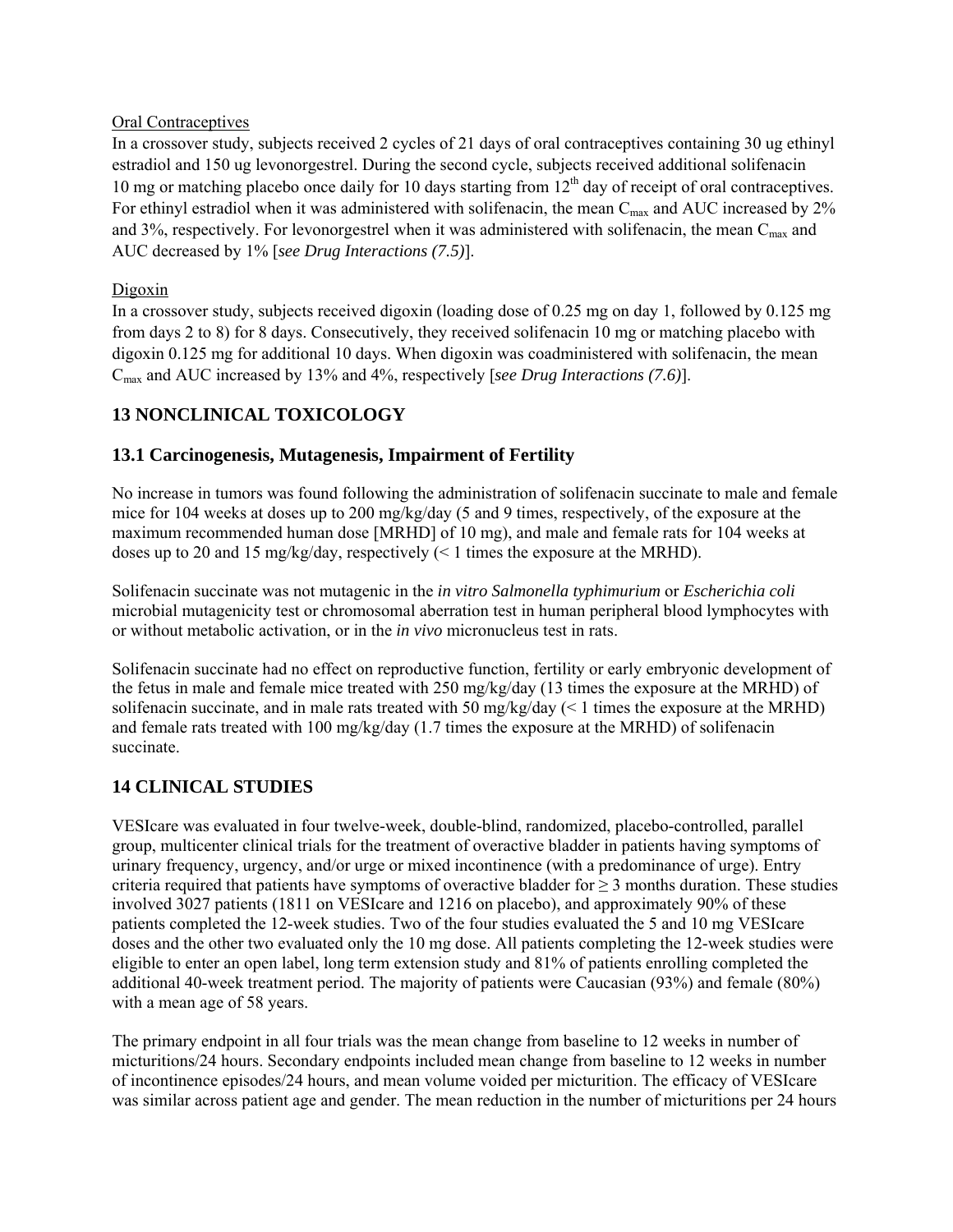was significantly greater with VESIcare 5 mg (2.3;  $p < 0.001$ ) and VESIcare 10 mg (2.7;  $p < 0.001$ ) compared to placebo, (1.4).

The mean reduction in the number of incontinence episodes per 24 hours was significantly greater with VESIcare 5 mg (1.5;  $p < 0.001$ ) and VESIcare 10 mg (1.8;  $p < 0.001$ ) treatment groups compared to placebo (1.1). The mean increase in the volume voided per micturition was significantly greater with VESIcare 5 mg (32.3 mL;  $p < 0.001$ ) and VESIcare 10 mg (42.5 mL;  $p < 0.001$ ) compared with placebo  $(8.5$  mL).

The results for the primary and secondary endpoints in the four individual 12-week clinical studies of VESIcare are reported in Tables 3 through 6.

| <b>Parameter</b>                               | <b>Placebo</b> | <b>VESIcare</b> | <b>VESIcare</b> |
|------------------------------------------------|----------------|-----------------|-----------------|
|                                                |                | 5 <sub>mg</sub> | $10 \text{ mg}$ |
|                                                | $(N=253)$      | $(N=266)$       | $(N=264)$       |
|                                                | Mean (SE)      | Mean (SE)       | Mean (SE)       |
| Urinary Frequency (Number of                   |                |                 |                 |
| Micturitions/24 hours) <sup>*</sup>            |                |                 |                 |
| <b>Baseline</b>                                | 12.2(0.26)     | 12.1(0.24)      | 12.3(0.24)      |
| Reduction                                      | 1.2(0.21)      | 2.2(0.18)       | 2.6(0.20)       |
| P value vs. placebo                            |                | ${}_{0.001}$    | 0.001           |
| Number of Incontinence                         |                |                 |                 |
| Episodes/24 hours <sup>†</sup>                 |                |                 |                 |
| <b>Baseline</b>                                | 2.7(0.23)      | 2.6(0.22)       | 2.6(0.23)       |
| Reduction                                      | 0.8(0.18)      | 1.4(0.15)       | 1.5(0.18)       |
| P value vs. placebo                            |                | ${}_{0.01}$     | ${}_{0.01}$     |
| Volume Voided per Micturition $[mL]^{\dagger}$ |                |                 |                 |
| <b>Baseline</b>                                | 143.8(3.37)    | 149.6(3.35)     | 147.2(3.15)     |
| Increase                                       | 7.4(2.28)      | 32.9 (2.92)     | 39.2(3.11)      |
| P value vs. placebo                            |                | ${}< 0.001$     | ${}< 0.001$     |

| Table 3. Mean Change from Baseline to Endpoint for VESIcare (5 mg and 10 mg daily) and |  |  |  |  |
|----------------------------------------------------------------------------------------|--|--|--|--|
| <b>Placebo: Study 1</b>                                                                |  |  |  |  |

\* Primary endpoint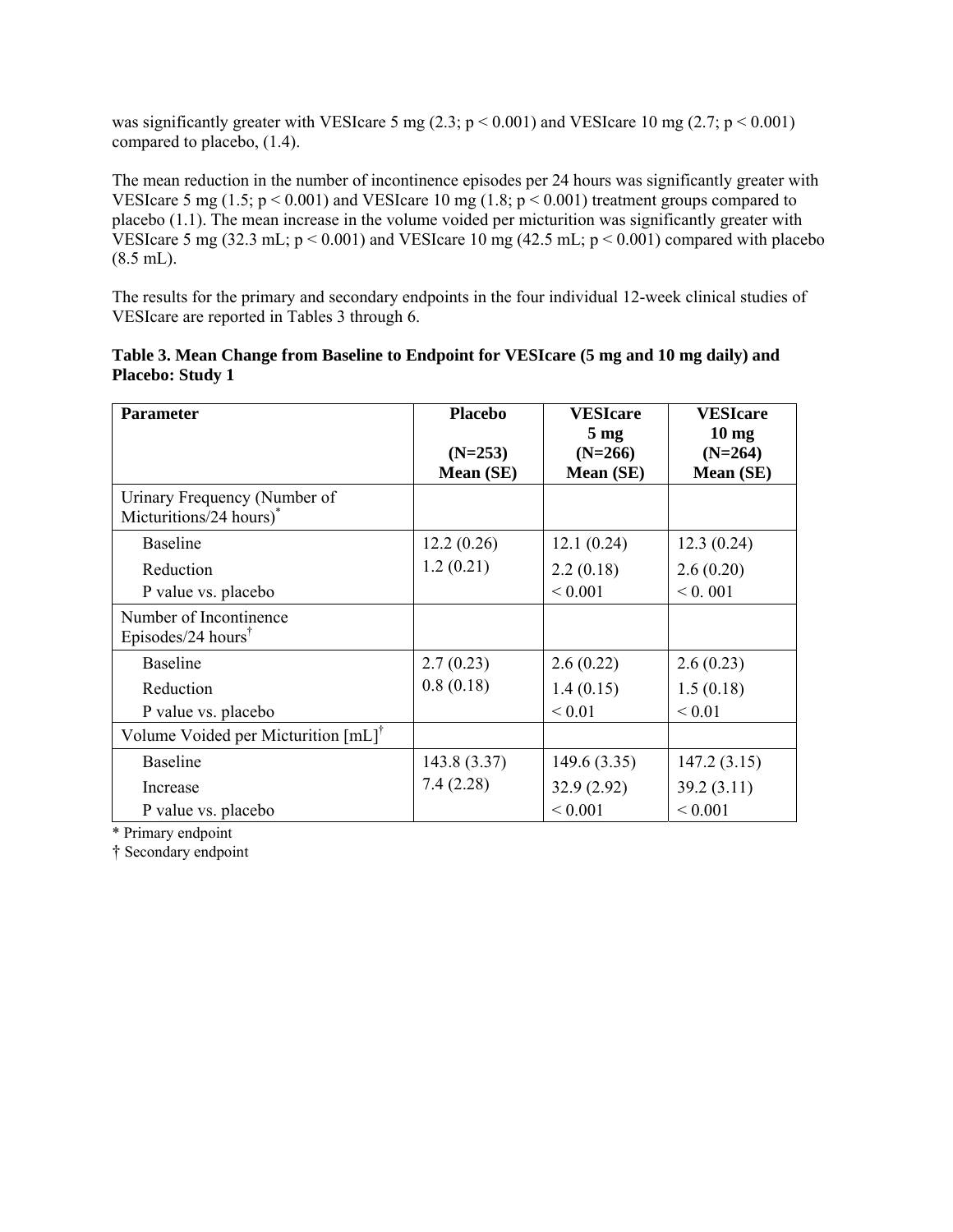| <b>Parameter</b>                                                    | <b>Placebo</b> | <b>VESIcare</b> | <b>VESIcare</b> |
|---------------------------------------------------------------------|----------------|-----------------|-----------------|
|                                                                     |                | 5 <sub>mg</sub> | $10 \text{ mg}$ |
|                                                                     | $(N=281)$      | $(N=286)$       | $(N=290)$       |
|                                                                     | Mean (SE)      | Mean (SE)       | Mean (SE)       |
| Urinary Frequency (Number of<br>Micturitions/24 hours) <sup>*</sup> |                |                 |                 |
| <b>Baseline</b>                                                     | 12.3(0.23)     | 12.1(0.23)      | 12.1(0.21)      |
| Reduction                                                           | 1.7(0.19)      | 2.4(0.17)       | 2.9(0.18)       |
| P value vs. placebo                                                 |                | ${}< 0.001$     | < 0.001         |
| Number of Incontinence<br>Episodes/24 hours <sup>†</sup>            |                |                 |                 |
| <b>Baseline</b>                                                     | 3.2(0.24)      | 2.6(0.18)       | 2.8(0.20)       |
| Reduction                                                           | 1.3(0.19)      | 1.6(0.16)       | 1.6(0.18)       |
| P value vs. placebo                                                 |                | ${}_{0.01}$     | 0.016           |
| Volume Voided per Micturition $[mL]^{\dagger}$                      |                |                 |                 |
| <b>Baseline</b>                                                     | 147.2(3.18)    | 148.5(3.16)     | 145.9(3.42)     |
| Increase                                                            | 11.3(2.52)     | 31.8(2.94)      | 36.6(3.04)      |
| P value vs. placebo                                                 |                | ${}_{0.001}$    | ${}< 0.001$     |

**Table 4. Mean Change from Baseline to Endpoint for VESIcare (5 mg and 10 mg daily) and Placebo: Study 2** 

\* Primary endpoint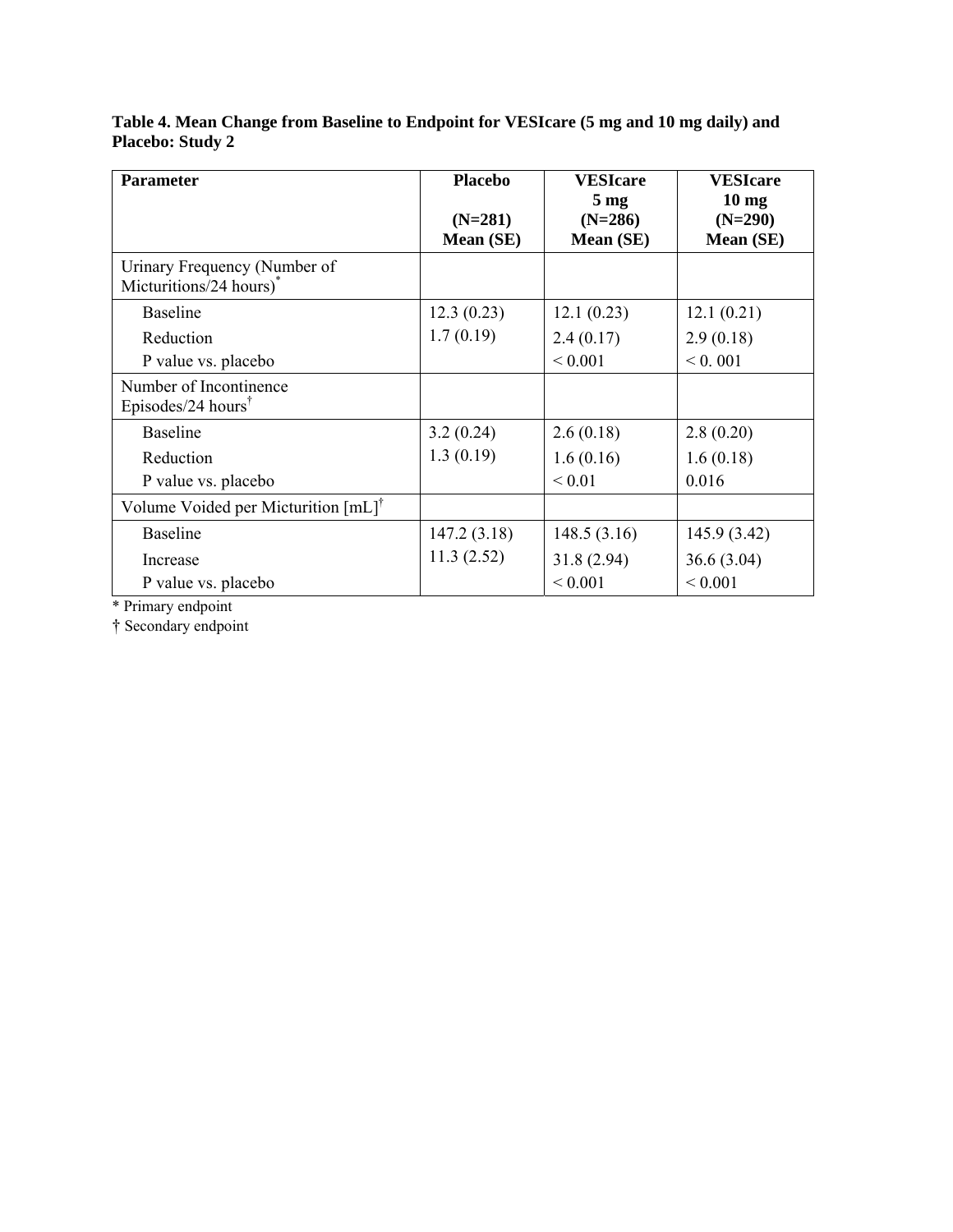| <b>Parameter</b>                                                    | <b>Placebo</b><br>$(N=309)$<br>Mean (SE) | <b>VESIcare</b><br>$10 \text{ mg}$<br>$(N=306)$<br>Mean (SE) |
|---------------------------------------------------------------------|------------------------------------------|--------------------------------------------------------------|
| Urinary Frequency (Number of<br>Micturitions/24 hours) <sup>*</sup> |                                          |                                                              |
| <b>Baseline</b>                                                     | 11.5(0.18)                               | 11.7(0.18)                                                   |
| Reduction                                                           | 1.5(0.15)                                | 3.0(0.15)                                                    |
| P value vs. placebo                                                 |                                          | < 0.001                                                      |
| Number of Incontinence<br>Episodes/24 hours <sup>†</sup>            |                                          |                                                              |
| <b>Baseline</b>                                                     | 3.0(0.20)                                | 3.1(0.22)                                                    |
| Reduction                                                           | 1.1(0.16)                                | 2.0(0.19)                                                    |
| P value vs. placebo                                                 |                                          | ${}_{0.001}$                                                 |
| Volume Voided per Micturition [mL] <sup>†</sup>                     |                                          |                                                              |
| <b>Baseline</b>                                                     | 190.3 (5.48)                             | 183.5 (4.97)                                                 |
| Increase                                                            | 2.7(3.15)                                | 47.2 (3.79)                                                  |
| P value vs. placebo                                                 |                                          | ${}< 0.001$                                                  |

**Table 5. Mean Change from Baseline to Endpoint for VESIcare (10 mg daily) and Placebo: Study 3** 

\* Primary endpoint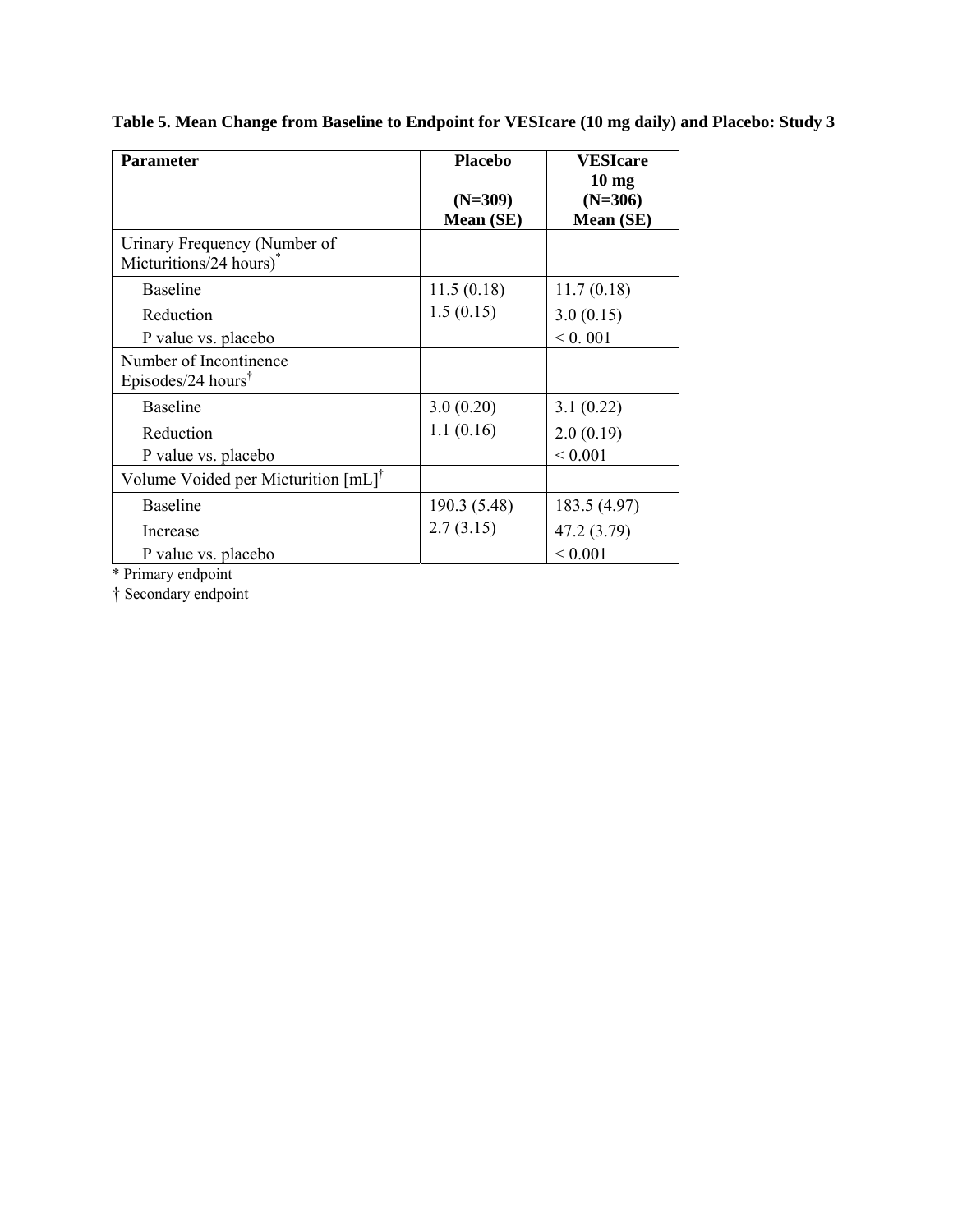| <b>Parameter</b>                                                    | <b>Placebo</b><br>$(N=295)$ | <b>VESIcare</b><br>10 <sub>mg</sub><br>$(N=298)$ |
|---------------------------------------------------------------------|-----------------------------|--------------------------------------------------|
|                                                                     | Mean (SE)                   | <b>Mean</b> (SE)                                 |
| Urinary Frequency (Number of<br>Micturitions/24 hours) <sup>*</sup> |                             |                                                  |
| <b>Baseline</b>                                                     | 11.8(0.18)                  | 11.5(0.18)                                       |
| Reduction                                                           | 1.3(0.16)                   | 2.4(0.15)                                        |
| P value vs. placebo                                                 |                             | 0.001                                            |
| Number of Incontinence Episodes/24 hours <sup>†</sup>               |                             |                                                  |
| <b>Baseline</b>                                                     | 2.9(0.18)                   | 2.9(0.17)                                        |
| Reduction                                                           | 1.2(0.15)                   | 2.0(0.15)                                        |
| P value vs. placebo                                                 |                             | ${}_{0.001}$                                     |
| Volume Voided per Micturition [mL] <sup>†</sup>                     |                             |                                                  |
| <b>Baseline</b>                                                     | 175.7 (4.44)                | 174.1(4.15)                                      |
| Increase                                                            | 13.0(3.45)                  | 46.4(3.73)                                       |
| P value vs. placebo                                                 |                             | ${}_{0.001}$                                     |

**Table 6. Mean Change from Baseline to Endpoint for VESIcare (10 mg daily) and Placebo: Study 4** 

\* Primary endpoint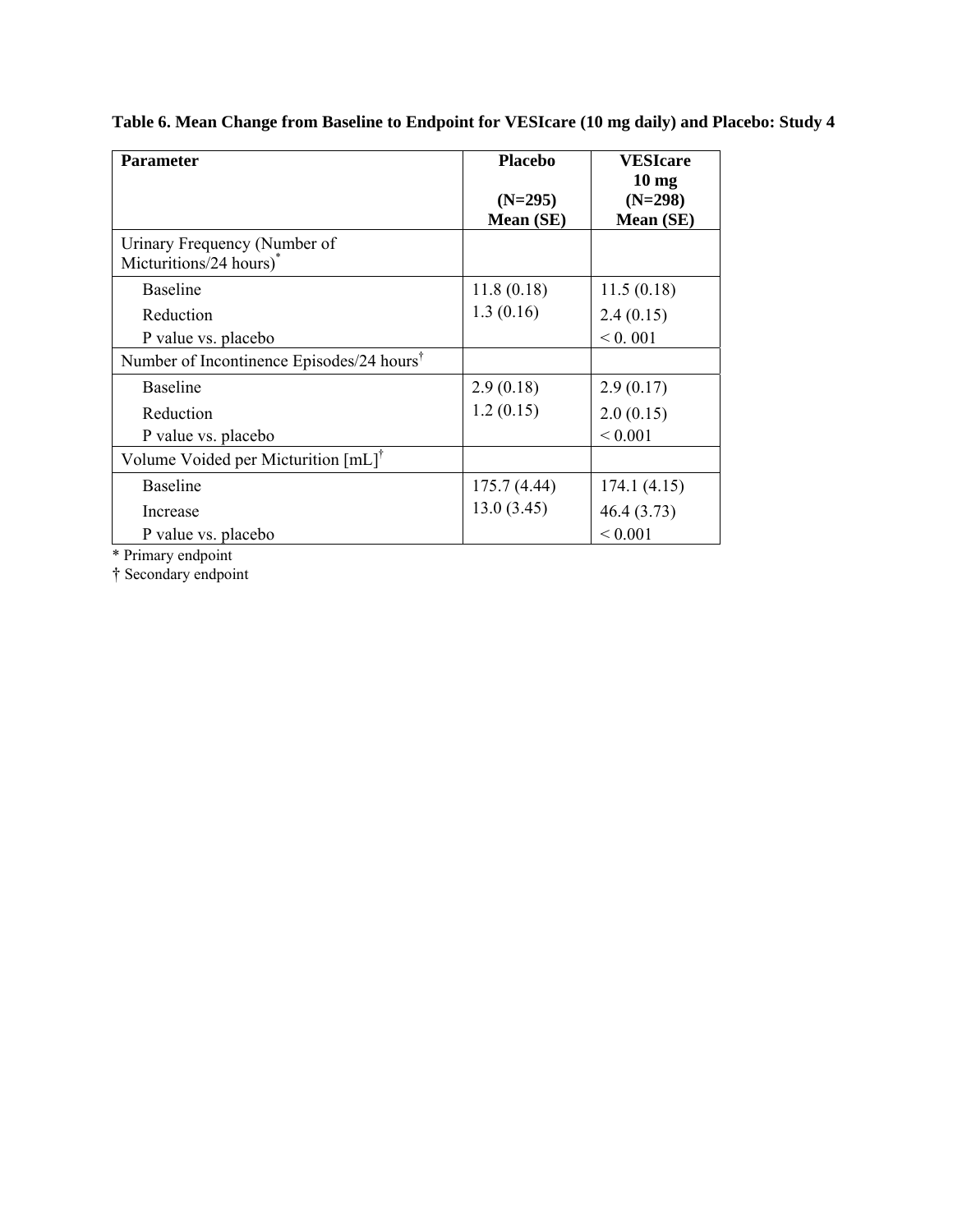## **16 HOW SUPPLIED/STORAGE AND HANDLING**

VESIcare is supplied as round, film-coated tablets, available in bottles and unit dose blister packages as follows:

|                       | Each 5 mg tablet is light yellow and debossed with a logo and "150" and is available as follows: |
|-----------------------|--------------------------------------------------------------------------------------------------|
| Bottle of 30          | NDC 51248-150-01                                                                                 |
| Bottle of 90          | NDC 51248-150-03                                                                                 |
| Unit Dose Pack of 100 | NDC 51248-150-52                                                                                 |
|                       | Each 10 mg tablet is light pink and debossed with a logo and "151" and is available as follows:  |
| Bottle of 30          | NDC 51248-151-01                                                                                 |
| Bottle of 90          | NDC 51248-151-03                                                                                 |
| Unit Dose Pack of 100 | NDC 51248-151-52                                                                                 |

Store at 25°C (77°F) with excursions permitted from 15°C to 30°C (59°F-86°F) [see USP Controlled Room Temperature].

# **17 PATIENT COUNSELING INFORMATION**

See FDA-approved patient labeling (Patient Information).

Patients should be informed that antimuscarinic agents such as VESIcare have been associated with constipation and blurred vision. Patients should be advised to contact their physician if they experience severe abdominal pain or become constipated for 3 or more days. Because VESIcare may cause blurred vision, patients should be advised to exercise caution in decisions to engage in potentially dangerous activities until the drug's effect on the patient's vision has been determined. Heat prostration (due to decreased sweating) can occur when anticholinergic drugs, such as VESIcare, are used in a hot environment. Patients should read the patient leaflet entitled "Patient Information VESIcare" before starting therapy with VESIcare.

Patients should be informed that solifenacin may produce angioedema, which could result in lifethreatening airway obstruction. Patients should be advised to promptly discontinue solifenacin therapy and seek immediate attention if they experience edema of the tongue or laryngopharynx, or difficulty breathing.

#### **Rx Only**

PRODUCT OF IRELAND

Marketed and Distributed by: **Astellas Pharma US, Inc.**  Northbrook, IL 60062

VESIcare is a registered trademark of Astellas Pharma Inc.

© 2016 Astellas Pharma US, Inc.

Revised: February 2016

16A001-VES-WPI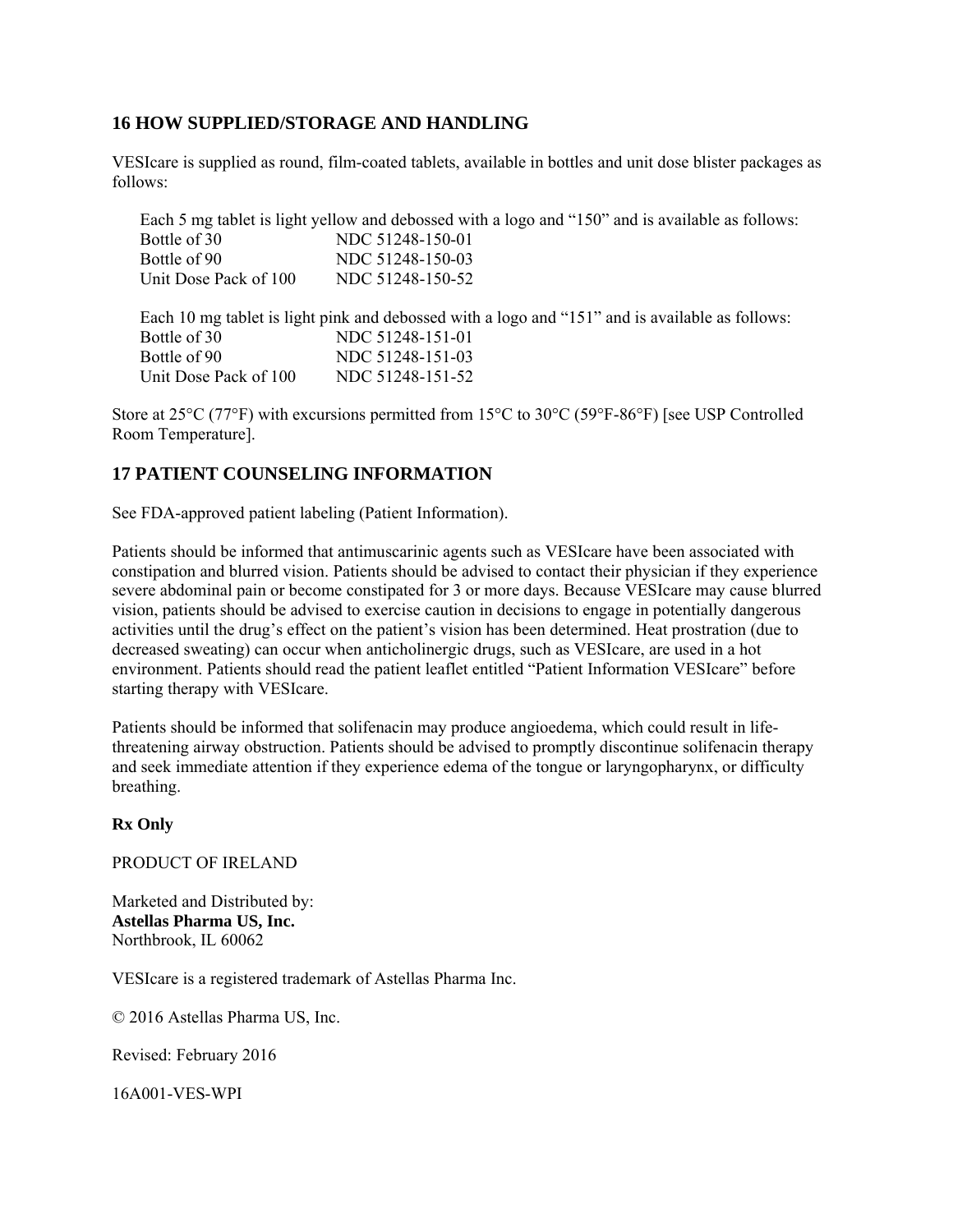# **FDA Approved Patient Labeling**

**VESIcare® (VES-ih-care) (solifenacin succinate) Tablet**

Read the Patient Information that comes with VESIcare before you start taking it and each time you get a refill. There may be new information. This leaflet does not take the place of talking with your doctor about your medical condition or treatment.

#### **What is VESIcare?**

VESIcare is a prescription medicine for **adults** used to treat the following symptoms due to a condition called **overactive bladder:**

- Urge urinary incontinence: a strong need to urinate with leaking or wetting accidents
- Urgency: a strong need to urinate right away
- Frequency: urinating often

It is not known if VESIcare is safe and effective in children.

#### **Who should NOT take VESIcare?**

Do not take VESIcare if you:

- are not able to empty your bladder (urinary retention)
- have delayed or slow emptying of your stomach (gastric retention)
- have an eye problem called "uncontrolled narrow-angle glaucoma"
- are allergic to solifenacin succinate or any of the ingredients in VESIcare. See the end of this leaflet for a complete list of ingredients.

#### **What should I tell my doctor before taking VESIcare?**

Before you take VESIcare, tell your doctor if you:

- have any stomach or intestinal problems or problems with constipation
- have trouble emptying your bladder or you have a weak urine stream
- have an eye problem called "narrow angle glaucoma"
- have liver problems
- have kidney problems
- have a rare heart problem called "QT prolongation"
- are pregnant or plan to become pregnant. It is not known if VESIcare will harm your unborn baby. Talk to your doctor if you are pregnant or plan to become pregnant.
- are breastfeeding or plan to breastfeed. It is not known if VESIcare passes into your breast milk. You and your doctor should decide if you will take VESIcare or breastfeed. You should not do both.

**Tell your doctor about all the medicines you take,** including prescription and nonprescription medicines, vitamins, and herbal supplements. VESIcare may affect the way other medicines work, and other medicines may affect how VESIcare works.

#### **How should I take VESIcare?**

- Take VESIcare exactly as your doctor tells you to take it.
- You should take 1 VESIcare tablet 1 time a day.
- You should take VESIcare with water and swallow the tablet whole.
- You can take VESIcare with or without food.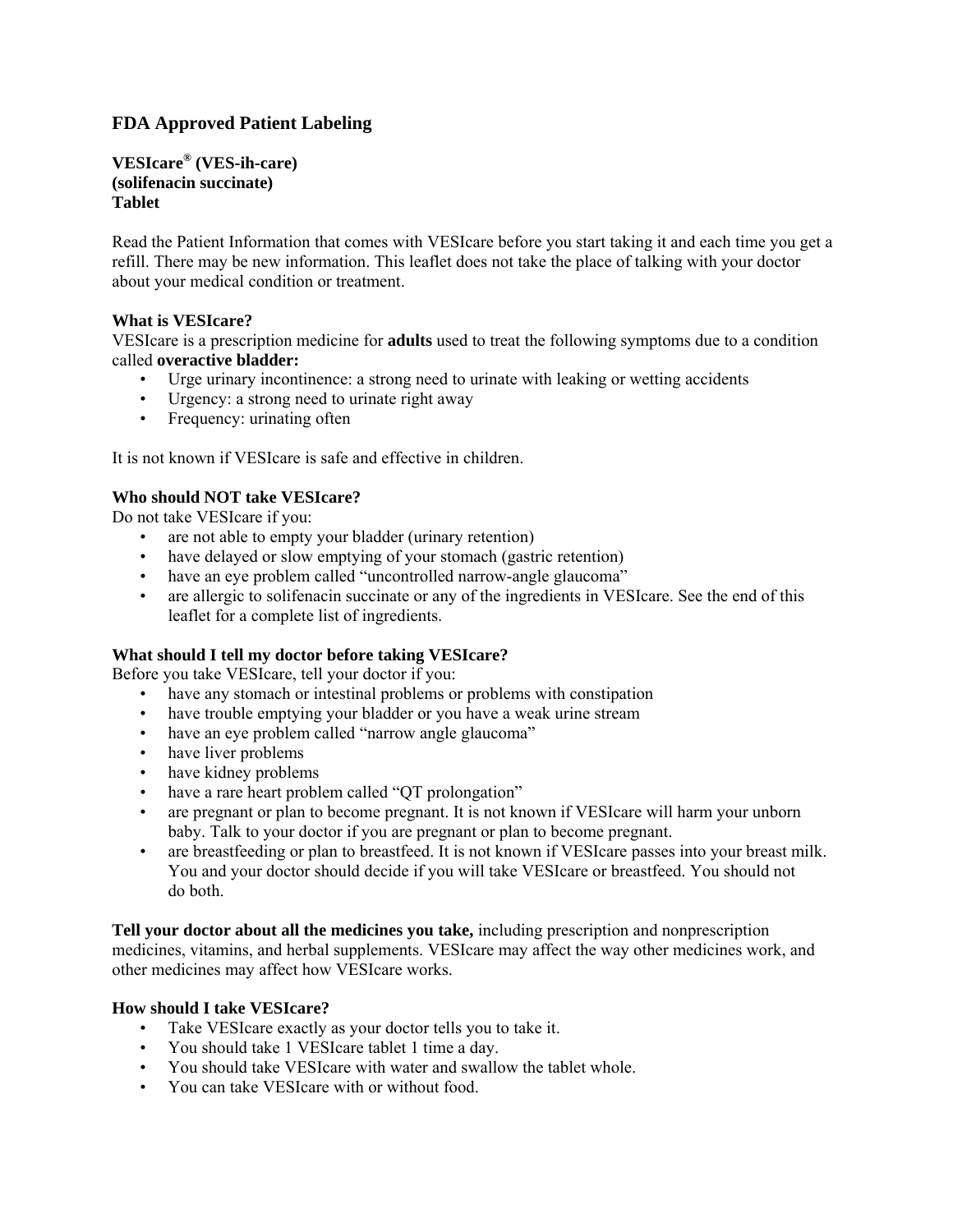- If you miss a dose of VESIcare, begin taking VESIcare again the next day. Do not take 2 doses of VESIcare the same day.
- If you take too much VESIcare, call your doctor or go to the nearest hospital emergency room right away.

#### **What should I avoid while taking VESIcare?**

VESIcare can cause blurred vision or drowsiness. Do not drive or operate heavy machinery until you know how VESIcare affects you.

#### **What are the possible side effects of VESIcare?**

VESIcare may cause serious side effects including:

- **Serious allergic reaction.** Stop taking VESIcare and get medical help right away if you have:
	- o hives, skin rash or swelling
	- o severe itching
	- o swelling of your face, mouth or tongue
	- o trouble breathing

The most common side effects of VESIcare include:

- dry mouth
- constipation. Call your doctor if you get severe stomach area (abdominal) pain or become constipated for 3 or more days.
- urinary tract infection
- blurred vision
- heat exhaustion or heat-stroke. This can happen when VESIcare is used in hot environments. Symptoms may include:
	- o decreased sweating
	- o dizziness
	- o tiredness
	- o nausea
	- o increase in body temperature

Tell your doctor if you have any side effect that bothers you or that does not go away.

These are not all the possible side effects of VESIcare. For more information, ask your doctor or pharmacist.

Call your doctor for medical advice about side effects. You may report side effects to FDA at 1-800-FDA-1088.

#### **How should I store VESIcare?**

- Store VESIcare at 59°F to 86°F (15°C to 30°C). Keep the bottle closed.
- Safely throw away medicine that is out of date or that you no longer need.

#### **Keep VESIcare and all medicines out of the reach of children.**

#### **General information about VESIcare.**

Medicines are sometimes prescribed for purposes other than those listed in Patient Information leaflets. Do not use VESIcare for a condition for which it was not prescribed. Do not give VESIcare to other people, even if they have the same symptoms you have. It may harm them.